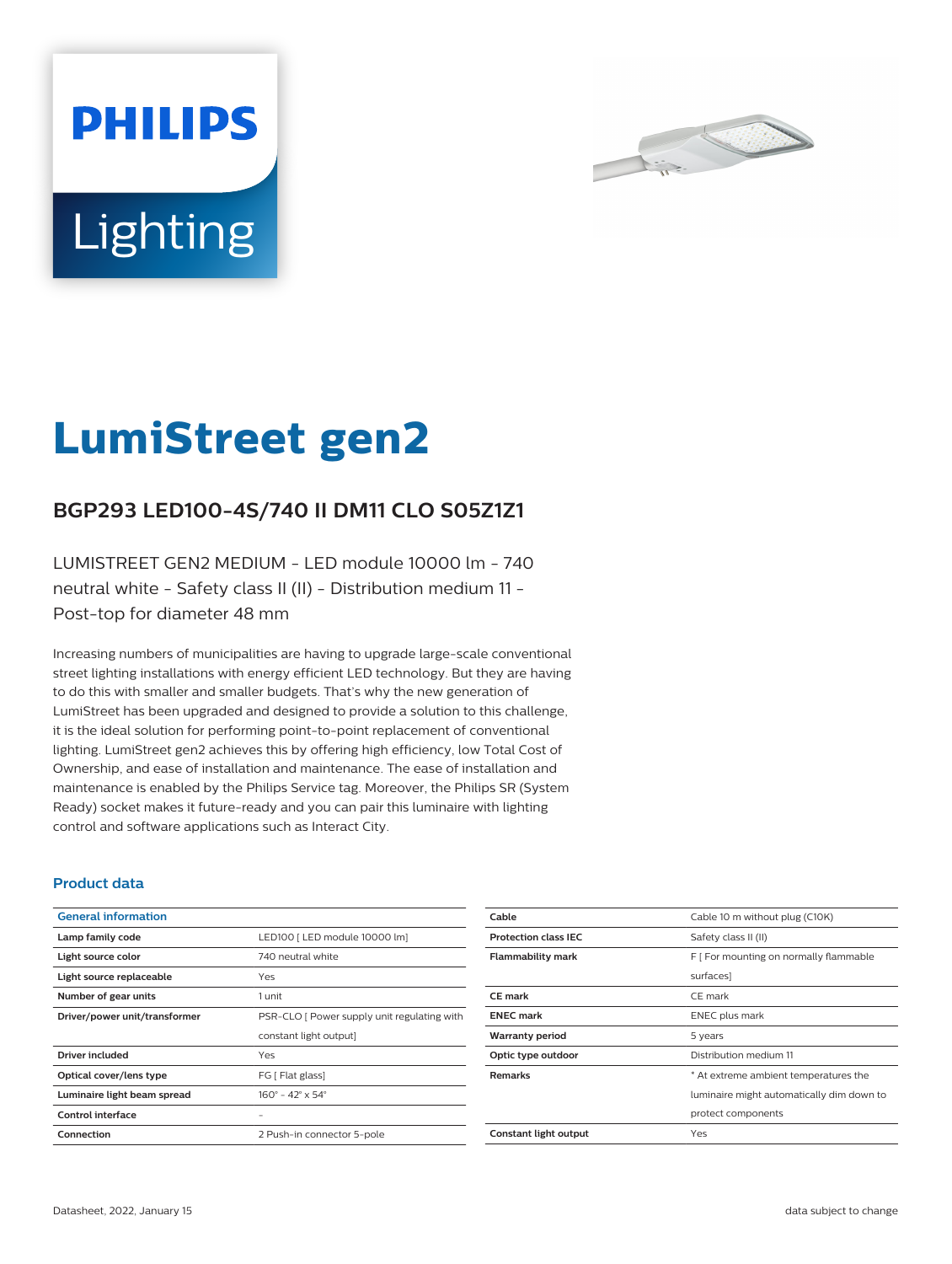### **LumiStreet gen2**

| Number of products on MCB of 16 A type | 8                                              |
|----------------------------------------|------------------------------------------------|
| в                                      |                                                |
| <b>EU RoHS compliant</b>               | Yes                                            |
| Light source engine type               | LED                                            |
| Service tag                            | Yes                                            |
| Serviceability class                   | Class A, luminaire is equipped with            |
|                                        | serviceable parts (when applicable): LED       |
|                                        | board, driver, control units, surge protection |
|                                        | device, optics, front cover and mechanical     |
|                                        | parts                                          |
| <b>Product family code</b>             | BGP293 [ LUMISTREET GEN2 MEDIUM]               |
|                                        |                                                |
| <b>Light technical</b>                 |                                                |
| Upward light output ratio              | 0                                              |
| Standard tilt angle posttop            | $O^{\circ}$                                    |
| Standard tilt angle side entry         | $O^{\circ}$                                    |
|                                        |                                                |
| <b>Operating and electrical</b>        |                                                |
| <b>Input Voltage</b>                   | 220 to 240 V                                   |
| <b>Input Frequency</b>                 | 50 to 60 Hz                                    |
| Initial CLO power consumption          | 56 W                                           |
| Average CLO power consumption          | 57 W                                           |
| End CLO power consumption              | 57 W                                           |
| Inrush current                         | 53 A                                           |
| Inrush time                            | 0.3 <sub>ms</sub>                              |
| Power Factor (Min)                     | 0.98                                           |
|                                        |                                                |
| <b>Controls and dimming</b>            |                                                |
| Dimmable                               | No                                             |
|                                        |                                                |
| <b>Mechanical and housing</b>          |                                                |
| <b>Housing Material</b>                | Aluminum die-cast                              |
| Reflector material                     | Polycarbonate                                  |
| Optic material                         | Polymethyl methacrylate                        |
| Optical cover/lens material            | Glass                                          |
| <b>Fixation material</b>               | Aluminum                                       |
| <b>Mounting device</b>                 | 48P [ Post-top for diameter 48 mm]             |
| Optical cover/lens shape               | Flat                                           |
| Optical cover/lens finish              | Clear                                          |
| Overall length                         | 626 mm                                         |
| Overall width                          | 340 mm                                         |
| <b>Overall height</b>                  | 95 mm                                          |
| Effective projected area               | $0.0246$ m <sup>2</sup>                        |
| Color                                  | Gray                                           |

| Ingress protection code                         | IP66 [ Dust penetration-protected, jet-proof] |
|-------------------------------------------------|-----------------------------------------------|
| Mech. impact protection code                    | IK08 [ 5 J vandal-protected]                  |
| <b>Surge Protection (Common/Differential)</b>   | Luminaire surge protection level until 6 kV   |
|                                                 | differential mode and 8 kV common mode        |
|                                                 |                                               |
| Initial performance (IEC compliant)             |                                               |
| Initial luminous flux (system flux)             | 8722 lm                                       |
| Luminous flux tolerance                         | $+/-7%$                                       |
| Initial LED luminaire efficacy                  | 156 lm/W                                      |
| Init. Corr. Color Temperature                   | 4000K                                         |
| Init. Color Rendering Index                     | 70                                            |
| Initial chromaticity                            | (0.381, 0.379) SDCM <5                        |
| Initial input power                             | 56 W                                          |
| Power consumption tolerance                     | $+/-10%$                                      |
| Init. Color Rendering Index Tolerance           | $+/-2$                                        |
|                                                 |                                               |
| Over time performance (IEC compliant)           |                                               |
| Control gear failure rate at median useful 10 % |                                               |
| life 100000 h                                   |                                               |
| Lumen maintenance at median useful              | L <sub>100</sub>                              |
| life* 100000 h                                  |                                               |
|                                                 |                                               |
| <b>Application conditions</b>                   |                                               |
| Ambient temperature range                       | $-40$ to $+50$ °C                             |
| Performance ambient temperature Tq              | 25 °C                                         |
| <b>Maximum dim level</b>                        | 0% (digital)                                  |
|                                                 |                                               |
| <b>Product data</b>                             |                                               |
| Full product code                               | 871951410166100                               |
| Order product name                              | BGP293 LED100-4S/740 II DM11 CLO              |
|                                                 | S05Z1Z1                                       |
| EAN/UPC - Product                               | 8719514101661                                 |
| Order code                                      | 10166100                                      |
| Numerator - Quantity Per Pack                   | 1                                             |

**Dimensions (Height x Width x Depth)** 95 x 340 x 626 mm (3.7 x 13.4 x 24.6 in)

**Approval and application**